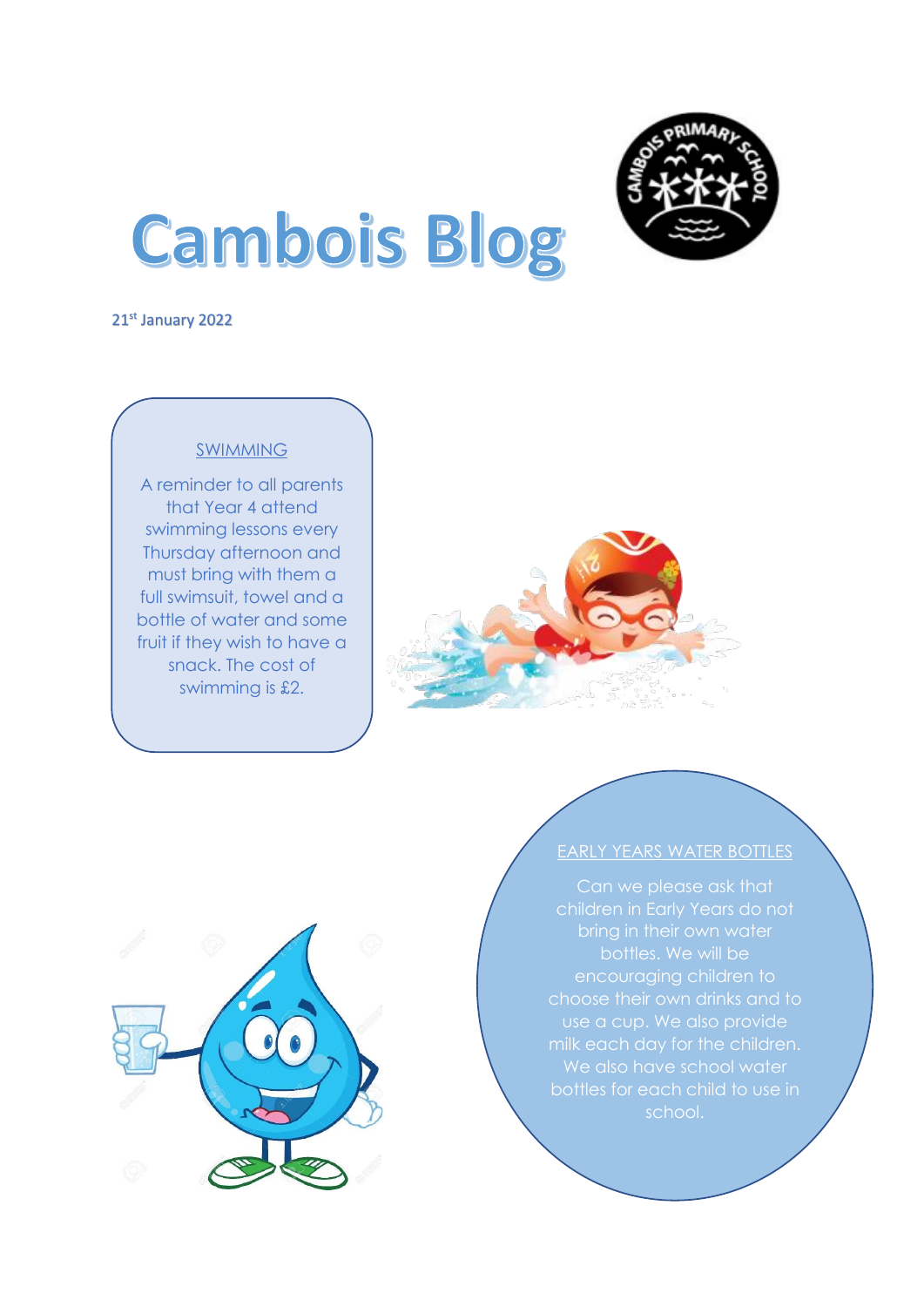## SCHOOL DINNERS

child has not ordered a school dinner that they bring in their own packed lunch from home as the meals are prepared in accordance with the number of children who have pre-booked one.

Can Parents also please ensure that if they have booked a school meal that their child does not bring a packed lunch as this is wasting food that has been prepared.





#### SCHOOL ABSENCES

Could parents please ensure that if their child is not going to be in school for any reason that they please ring the office to make us aware before 9:00am. A message can be left on the Student Absence Line. At present a lot of parents are not contacting us to inform us and we are taking up a lot of time ringing parents to find out why children are not in school.

Thank you.